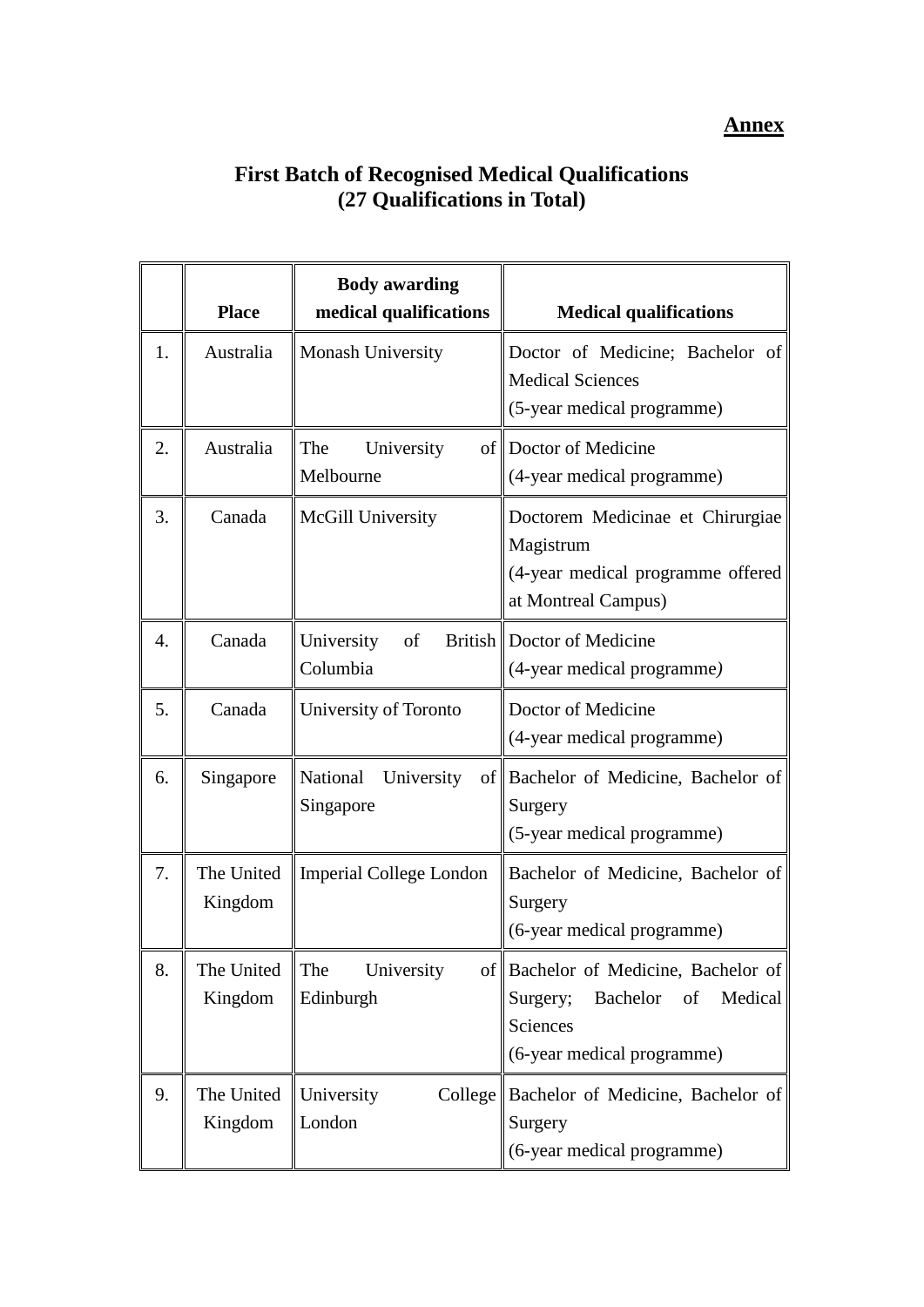| 10. | The United<br>Kingdom              | University of Cambridge                                     | Bachelor of Surgery, Bachelor of<br>Medicine<br>(6-year medical programme) |
|-----|------------------------------------|-------------------------------------------------------------|----------------------------------------------------------------------------|
| 11. | Kingdom                            | The United University of Glasgow                            | Bachelor of Medicine, Bachelor of<br>Surgery<br>(5-year medical programme) |
| 12. | The United<br>Kingdom              | University of Oxford                                        | Bachelor of Medicine, Bachelor of<br>Surgery<br>(6-year medical programme) |
| 13. | The United<br>States of<br>America | <b>Boston University</b>                                    | Doctor of Medicine<br>(4-year medical programme)                           |
| 14. | The United<br>States of<br>America | Columbia University                                         | Doctor of Medicine<br>(4-year medical programme)                           |
| 15. | The United<br>States of<br>America | <b>Emory University</b>                                     | Doctor of Medicine<br>(4-year medical programme)                           |
| 16. | The United<br>States of<br>America | Johns Hopkins University                                    | Doctor of Medicine<br>(4-year medical programme)                           |
| 17. | States of<br>America               | The United    New York University                           | Doctor of Medicine<br>(4-year medical programme)                           |
| 18. | The United<br>States of<br>America | Northwestern University                                     | Doctor of Medicine<br>(4-year medical programme)                           |
| 19. | The United<br>States of<br>America | <b>Stanford University</b>                                  | Doctor of Medicine<br>(4-year medical programme)                           |
| 20. | The United<br>States of<br>America | University of California, Doctor of Medicine<br>Los Angeles | (4-year medical programme)                                                 |